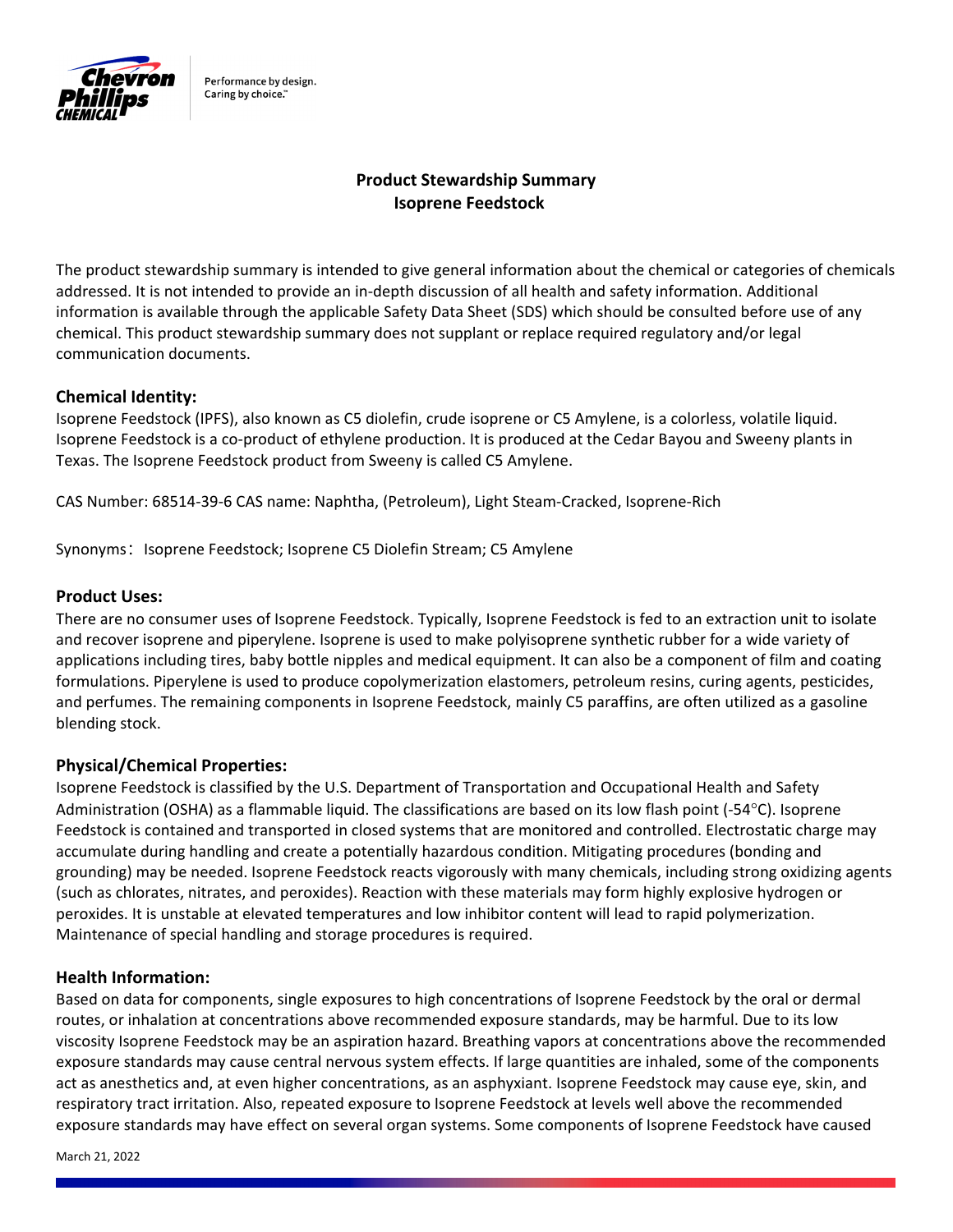

Performance by design. Caring by choice."

reproductive or developmental toxicity in laboratory animals. Isoprene Feedstock contains components that may cause genetic toxicity. Further, there is evidence that prolonged and repeated exposure to specific components (isoprene, butadiene and n‐hexane) may cause cancer in laboratory animals. However, the available information on the metabolism of isoprene and butadiene to toxic intermediates indicates that they may be less likely to cause cancer in humans; and liver tumors found in female mice exposed to a hexane isomer mixture containing n-hexane are of questionable relevance for humans.

# **Environmental Information:**

Based on available data for a similar material and the components, Isoprene Feedstock is expected to be toxic to aquatic organisms but is not expected to bioaccumulate. If Isoprene Feedstock is released to water or soil, it will rapidly partition into the air where it will degrade (half‐life of hours to days) by indirect photolysis. The components of the small amount that do not volatilize quickly are expected to have low to high mobility in the soil. Degradation of some components in soil and groundwater is expected to occur within a period of days, and other components are likely to degrade over extended periods of time. Direct photolysis and hydrolysis are not expected to be important environmental fate processes. Isoprene Feedstock is not expected to accumulate to present an environmental hazard.

# **Exposure Potential:**

Exposure to Isoprene Feedstock in non‐occupational settings is expected to be very limited and worker exposure is kept to a minimum. Isoprene Feedstock is handled in closed systems and protective equipment is worn.

- *Workplace use*: this refers to potential exposure to Isoprene Feedstock to persons in a manufacturing facility or through various industrial applications. Manufacturing and transport involving Isoprene Feedstock are usually conducted in closed systems, so human exposure is expected to be very limited. The potential for exposure will increase slightly at the points of loading and off‐loading of trucks or railcars for transport of product due to the increased risk of leakage or spill. Due to the use of a closed loading system, the exposure is expected to be limited.
- *Consumer use*: there is no direct consumer use of Isoprene Feedstock. Non‐occupational exposure to Isoprene Feedstock is expected to be low since most of it is consumed during the manufacturing process or when the material is used by customers as intermediates during the production of other products. However, there is some potential for non‐occupational exposure when the product is transported over great distances and if used as a gasoline blending stock.
- *Potential environmental release*: Isoprene Feedstock is stored and transported in closed systems. Exposure to the environment is expected to be very low. Chevron Phillips Chemical is committed to operating in an environmentally responsible manner and has adopted the American Chemistry Council's Responsible Care® initiative.

# **Risk Management**

Chevron Phillips Chemical is committed to Product Stewardship and doing business responsibly. We endeavor to provide sufficient information for the safe use and handling of all our products. We make product information available to all of our customers, distributors, carriers, and users of this product which contain detail about the properties of each product. To that end, a Safety Data Sheet and a certificate of analysis accompany each shipment from our manufacturing plant.

March 21, 2022 Before using this product, the user is advised and cautioned to make its own determination and assessment of the safety and suitability of the product for the specific use in question. It is the ultimate responsibility of the user to ensure suitability for use and determine if this information is applicable to the user's specific application. Chevron Phillips